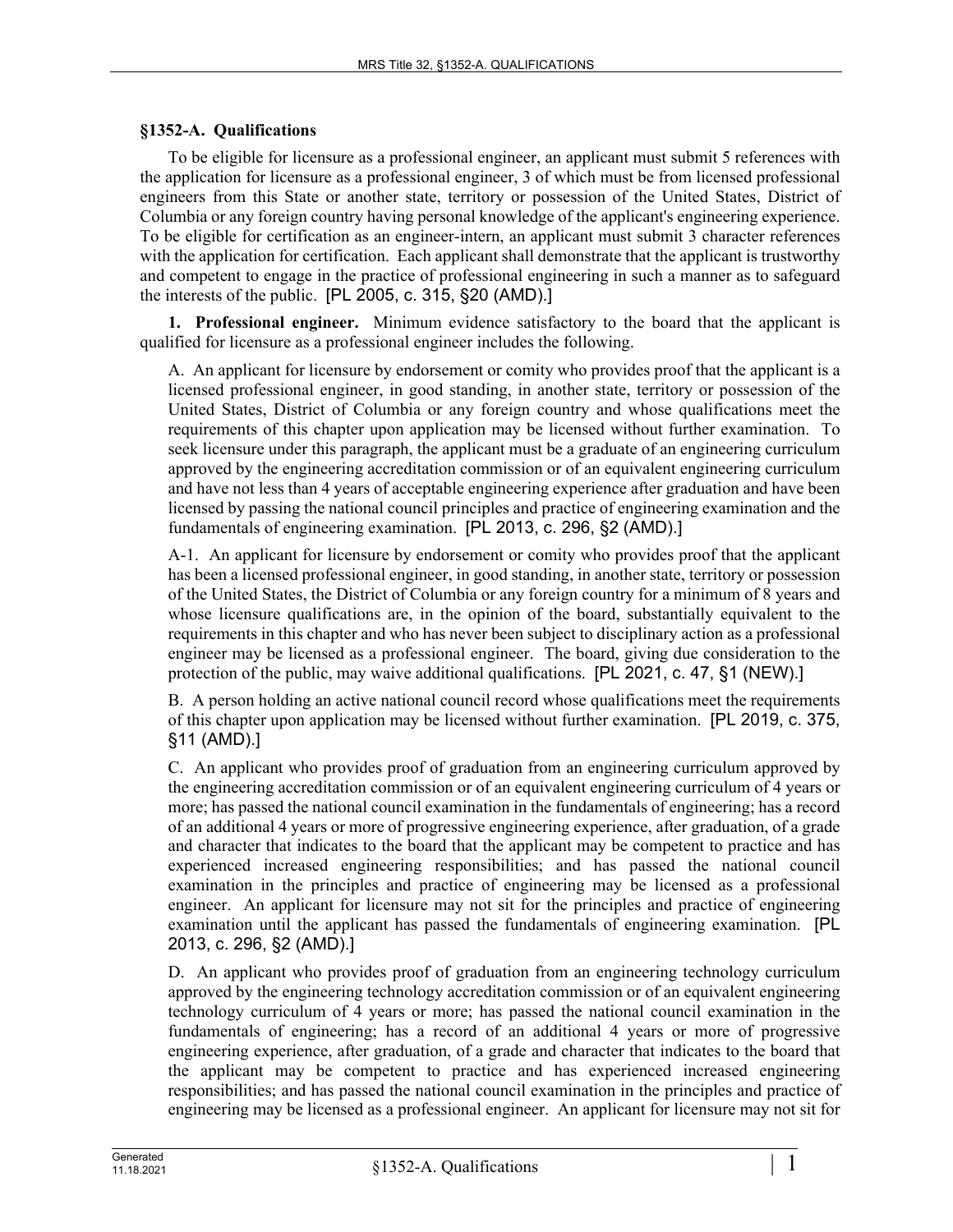the principles and practice of engineering examination until the applicant has passed the fundamentals of engineering examination. [PL 2019, c. 375, §12 (AMD).]

E. An applicant who provides proof of graduation from an engineering or engineering technology curriculum not approved by the accreditation board or from an allied science curriculum of 4 years or more; has passed the national council examination in the fundamentals of engineering; has a record of an additional 8 years or more of progressive engineering experience, after graduation, of a grade and character that indicates to the board that the applicant may be competent to practice and has experienced increased engineering responsibilities; and has passed the national council examination in the principles and practice of engineering may be licensed as a professional engineer. An applicant for licensure may not sit for the principles and practice of engineering examination until the applicant has passed the fundamentals of engineering examination. [PL 2019, c. 375, §12 (AMD).]

- F. [PL 2005, c. 315, §20 (RP).]
- G. [PL 2013, c. 296, §2 (RP).]
- H. [PL 2013, c. 296, §2 (RP).]

Engineering teaching experience of 4 years or more in a college or university offering an engineering or engineering technology curriculum approved by the accreditation board may be considered as engineering experience.

[PL 2021, c. 47, §1 (AMD).]

**2. Engineer-intern.** Minimum evidence satisfactory to the board that the applicant is qualified for certification as an engineer-intern includes the following.

A. An applicant for certification as an engineer-intern is eligible to sit for the fundamentals of engineering examination during the applicant's senior year of college before graduation from an engineering or engineering technology program of 4 years or more. Certification as an engineerintern may not take place until the applicant has passed the national council examination in the fundamentals of engineering and provided proof of graduation. [PL 2019, c. 375, §13 (AMD).]

B. An applicant who provides proof of graduation from an engineering curriculum approved by the engineering accreditation commission or of an equivalent engineering curriculum of 4 years or more and has passed the national council examination in the fundamentals of engineering may be certified as an engineer-intern. [PL 2013, c. 296, §3 (AMD).]

C. An applicant who provides proof of graduation from an engineering technology curriculum approved by the engineering technology accreditation commission of 4 years or more and has passed the national council examination in the fundamentals of engineering may be certified as an engineer-intern. [PL 2019, c. 375, §14 (AMD).]

D. An applicant who provides proof of graduation from an engineering or engineering technology curriculum not approved by the accreditation board or an allied science curriculum of 4 years or more and who has submitted a transcript showing the completion of the minimum number of engineering science and design credits as required in the national council engineering education standard and who has passed the national council examination in the fundamentals of engineering may be certified as an engineer-intern. [PL 2019, c. 375, §15 (AMD).]

E. [PL 2005, c. 315, §20 (RP).]

Certification as an engineer-intern is valid for an indefinite period. [PL 2019, c. 375, §§13-15 (AMD).]

A person having the necessary qualifications prescribed in this chapter is eligible for licensure even though the person may not be practicing the engineering profession at the time of submitting an application. [PL 2005, c. 315, §20 (AMD).]